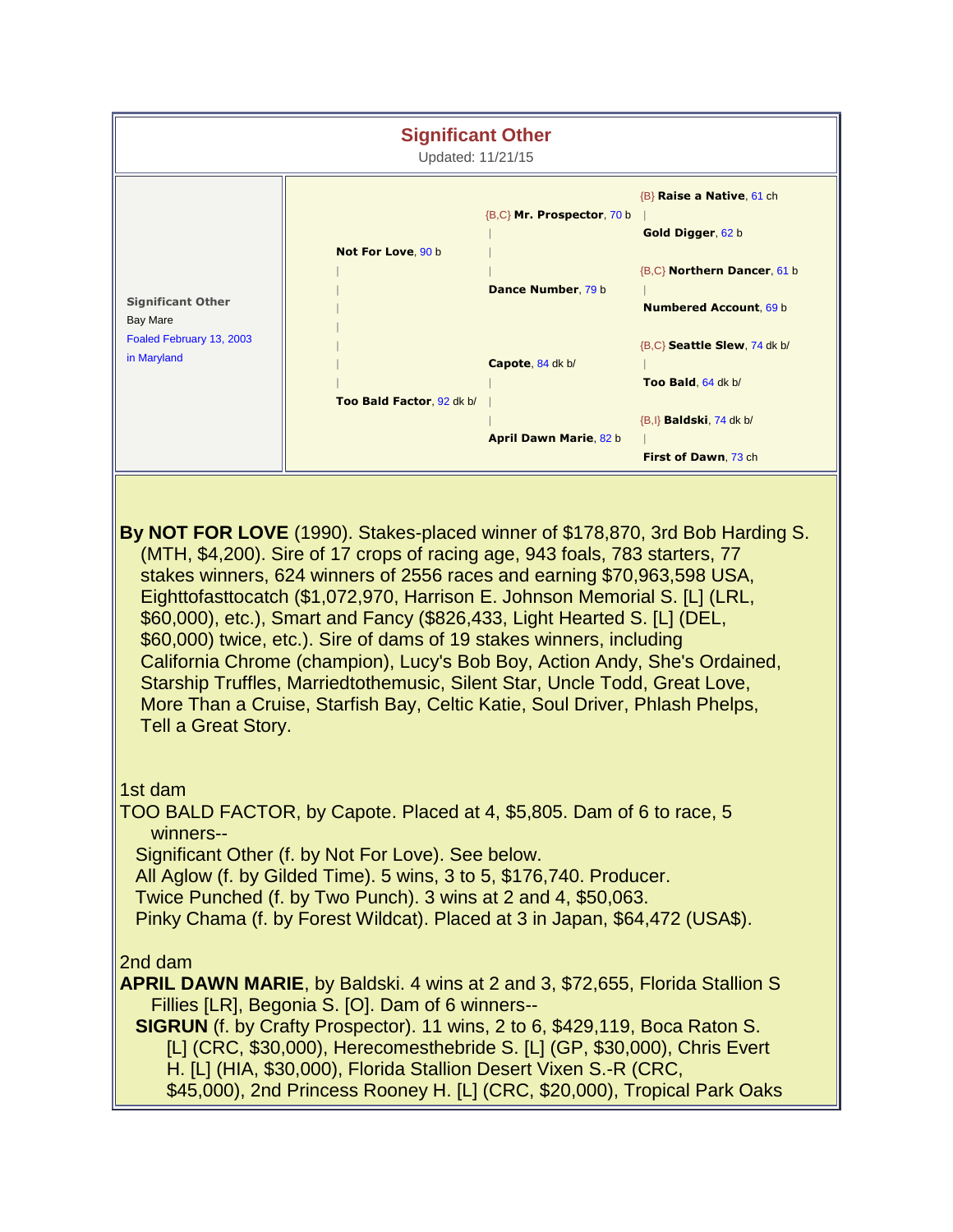[L] (CRC, \$10,000), Gold Beauty H. [L] (HIA, \$10,000), Poinciana H. [L] (HIA, \$10,000), etc. Dam of--

- **WHIMSY** (f. by Maria's Mon). 5 wins at 3, \$201,382, Iowa Oaks **[G3]** (PRM, \$75,000), Panthers S. (PRM, \$30,000), 2nd Wild Rose S. (PRM, \$10,000), 3rd Prairie Meadows Oaks [L] (PRM, \$7,500). Producer.
- **Storm Breaking** (f. by Storm Cat). 4 wins, 3 to 5, \$96,670, 2nd Lady's Secret S. (RP, \$8,000). Dam of--
	- **HUNG THE MOON** (f. by Malibu Moon). 4 wins at 3 and 4, placed at 5, 2015, \$170,092, Wild Rose S. (PRM, \$30,000), 3rd Marie G. Krantz Memorial H. (FG, \$6,000).
	- **Dulcify** (f. by Candy Ride (ARG)). 4 wins at 2 and 4, 2015, \$173,949(USA), 2nd Deputy Jane West S. (WO, \$20,000(CAN)).
- Sira (f. by Capote). 4 wins at 3 and 4, \$96,835. Dam of-- **ALEXANDRA RYLEE** (f. by Afleet Alex). 3 wins in 5 starts at 2, \$111,320, Brandywine S. (PHA, \$44,300). Producer.
- Drifa (f. by Tabasco Cat). 2 wins at 3, \$41,244. Dam of--
	- **MINDY SUE** (f. by Pleasantly Perfect). 6 wins, 3 to 5, \$208,612, Winter Melody S. (DEL, \$30,000), Dashing Beauty S. (DEL, \$30,928), 2nd Instant Racing S. [L] (OP, \$15,000), 3rd Endine S. **[G3]** (DEL, \$16,500).
	- **Our Dark Knight** (g. by Medaglia d'Oro). 7 wins, 3 to 6, \$302,845, 2nd Spend a Buck S. [L] (MTH, \$20,000), Hot Springs S. [L] (OP, \$15,000), Pleasant Colony S. (SAR, \$15,000), Arts and Letters S. (BEL, \$14,000), Harlan's Holiday S. (GP, \$12,000), etc.
	- Drift to the Lead (f. by Yonaguska). 4 wins at 3, \$121,787. Dam of-- **CATCH MY DRIFT** (f. by Pioneerof the Nile). 4 wins at 3 and 4, 2015, \$280,540, Summer Colony S.-R (SAR, \$60,000), 2nd Turnback the Alarm H. **[G3]** (BEL, \$40,000), 3rd Beldame S. **[G1]** (BEL, \$40,000).
- **SPECTACULAR APRIL** (f. by Spectacular Bid). 7 wins at 3 and 4, \$156,380, Office Queen Breeders' Cup H. (CRC, \$28,590), 2nd Calder Budweiser Breeders' Cup H. [L] (CRC, \$31,140), Toga Toga S. (CRC, \$5,490), 3rd Coral Gables H. [L] (CRC, \$11,000). Dam of--
	- **SPECTACULAR LISA** (f. by Formal Gold). 6 wins at 3 and 4, \$209,600, Chou Croute H. [L] (FG, \$60,000), Sam Houston Distaff H. (HOU, \$24,000), Dream On S. (CRC, \$23,715), 2nd Chou Croute H. [L] (FG, \$15,000), Delta Love S. (CRC, \$7,465). Producer.
- **Elk River** (g. by Crafty Prospector). 22 wins, 2 to 11, \$275,831, 3rd Tondi Budweiser H. (FON, \$5,058).

 Wedding Weekend (f. by Crafty Prospector). 3 wins at 3, \$113,020. Producer. Trial At Dawn (g. by Court Trial). 9 wins, 3 to 7, \$61,684.

Muskoka Dawn (f. by Miswaki). Placed at 3, \$3,716. Dam of--

 **MOUSSE AU CHOCOLAT** (f. by Hennessy). 3 wins at 2 in France, placed at 3 in NA, \$193,106 (USA\$), Criterium du Languedoc Prix Paul Guichou, 2nd Prix de Sandringham **[G2]**, Prix d'Aumale **[G3]**, Caveat Competor S. [L] (SAR, \$17,120), Prix Francois Boutin.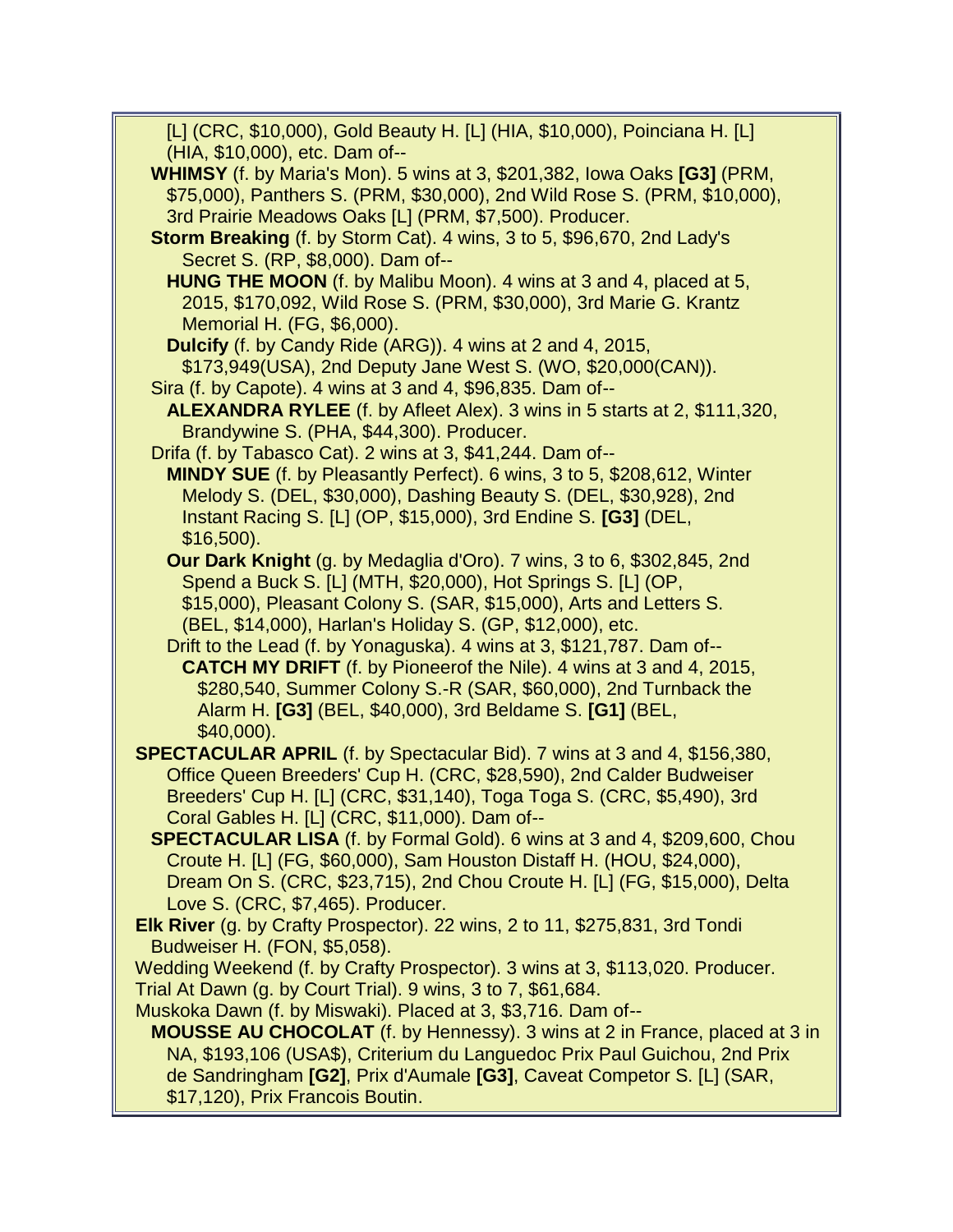**Bala** (f. by With Approval). 3 wins at 2 and 3, \$230,105, 2nd Truly Bound H. [L] (FG, \$15,000), 3rd Natalma S. **[G3]**. Dam of--

 **BAY TO BAY** (f. by Sligo Bay (IRE)). 4 wins, 2 to 4, \$744,728(USA), Nassau S. **[G2]** (WO, \$180,000(CAN)), Natalma S. **[G3]** (WO, \$90,000(CAN)), American 1000 Guineas S. [L] (AP, \$116,400), 2nd Jenny Wiley S. **[G1]** (KEE, \$60,000), Dance Smartly S. **[G2]** (WO, \$60,000(CAN)), etc.

 **Ronan's Bay** (f. by Johannesburg). Winner at 2 in Ireland, \$22,757 (USA\$), 3rd Lanwades & Staffordstown Studs Silken Glider S. Too Bald Factor (f. by Capote). See above.

3rd dam

**First of Dawn**, by Waking Dawn. 7 wins, 3 to 6, \$45,581, 2nd Steve's Friend Visitation S., Steve's Friend S., 3rd My Fair Lady H., Strike the Anvil Visitation S., Permian Visitation S. Dam of 5 winners--

**APRIL DAWN MARIE** (f. by Baldski). Black type winner, see above.

Ski At Dawn (f. by Baldski). 5 wins, 3 to 5, \$107,750. Dam of--

 **DELTA SENSATION** (f. by Thunder Gulch). 5 wins at 3, \$167,226, Terpsichorist S.-R (BEL, \$36,600), 3rd Pebbles S. **[G3]** (BEL, \$11,230). Dam of--

**J J'S LUCKY TRAIN** (c. by Silver Train). 7 wins, 2 to 6, \$463,340, Bay Shore S. **[G3]** (AQU, \$120,000), Miracle Wood S. (LRL, \$30,000), 2nd Woody Stephens S. **[G2]** (BEL, \$50,000), Whirlaway S. [L] (AQU, \$20,000), Valley Forge S. [L] (PRX, \$14,900), etc.

 **CAGEY DEE** (f. by General Royal). 2 wins at 2, \$57,413(USA), Princess Margaret S. (NP, \$31,500(CAN)). Producer.

 American Dawn (f. by American Standard). Placed at 2, \$4,030. Dam of-- **West Madisyn** (f. by Way West (FR)). Winner at 3, \$177,412, 2nd Natalma S. **[G3]**. Dam of--

 **Fleet Dawn** (f. by Eugene's Third Son). Winner at 2 and 3, placed at 5, 2015, \$88,885, 2nd Happy Ticket S. [L] (LAD, \$20,000), Princess S. (LAD, \$10,000), 3rd Donnie Wilhite Memorial S. (LAD, \$5,500).

 **Dawn's Song** (f. by Unbridled Time). 11 wins, 3 to 8, \$130,906, 2nd Clasico Roberto Clemente.

April Moment (f. by For The Moment). Unraced. Dam of--

 **UNREAL MOMENT** (c. by Unreal Zeal). 12 wins, 2 to 6, \$199,546, Fiery Special H. (CRC, \$18,525), 2nd Birdonthewire H.-R (GP, \$9,468), 3rd Joseph M. O'Farrell S.-R (HIA, \$3,108).

 **Quick and Dirty** (c. by Fortunate Prospect). 9 wins, 2 to 6, \$150,297, 3rd Palmito Ranch S. (HOU, \$2,750). Sire.

 April Invitation (f. by Formal Dinner). Winner at 3, \$20,100. Dam of-- **MACH RIDE** (c. by Pentelicus). 6 wins at 3 and 4, \$640,050, Smile Sprint H. **[G2]** (CRC, \$303,800), Champali S. (CRC, \$32,000), Valid Video S. (CRC, \$29,000), 2nd Carry Back S. **[G2]** (CRC, \$60,000), Mr. Prospector H. **[G3]** (GP, \$20,000), etc. Sire.

**BLUE PEPSI LODGE** (c. by Pioneering). 13 wins, 2 to 6, \$368,175, Hilton